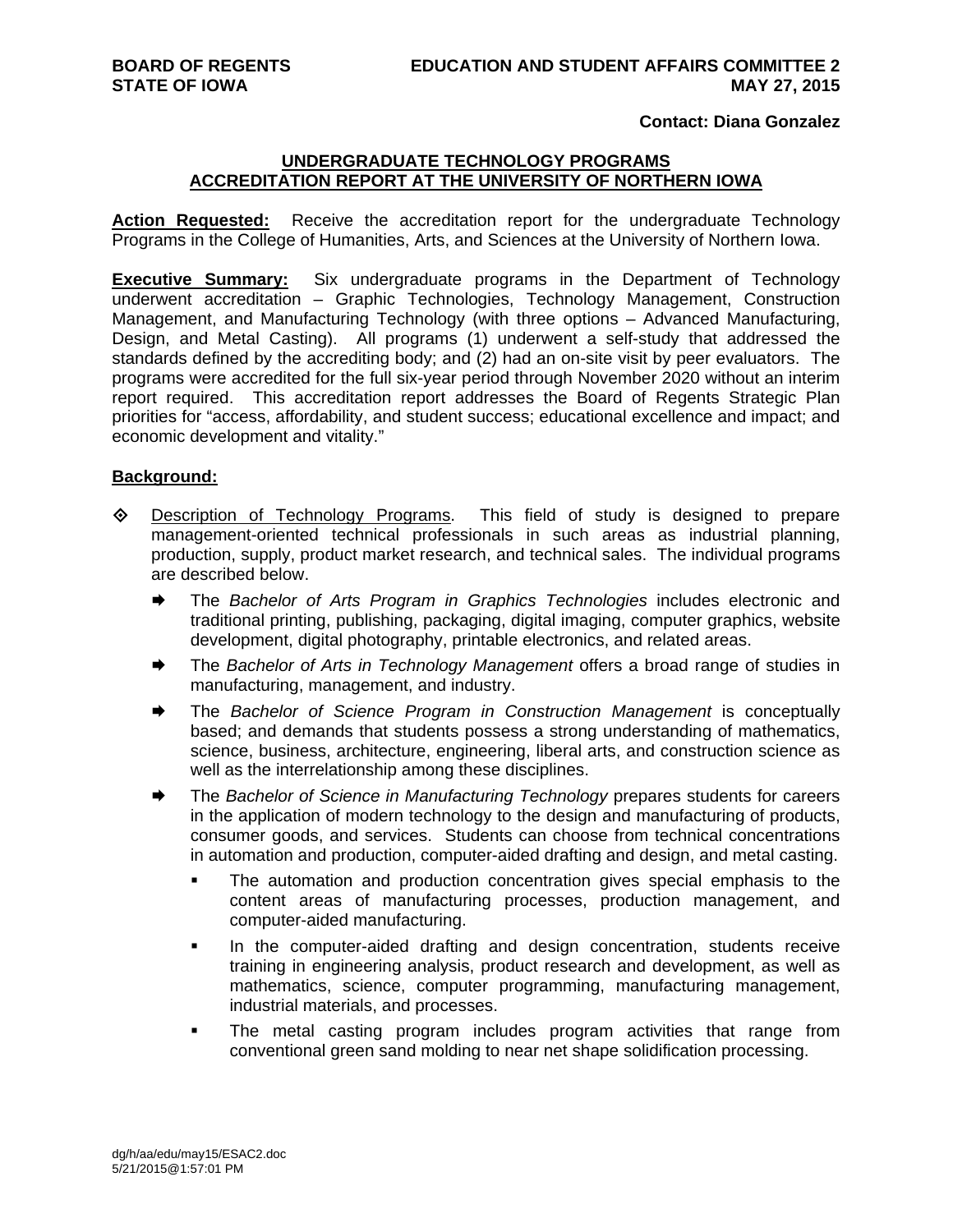- $\Diamond$  Purpose of Accreditation. An accredited educational program is recognized by its peers as having met state and national standards for its development and evaluation. To employers, graduate schools, and licensure, certification, and registration boards, graduation from an accredited program signifies adequate preparation for entry into the profession. In fact, many of these groups require graduation from an accredited program as a minimum qualification. Accreditation is also intended to protect the interests of students, benefit the public, and improve the quality of teaching, learning, research, and professional practice.
- Accrediting Agency. The accrediting bodies are the Association of Technology, Management, and Applied Engineering (ATMAE) and the Accrediting Council for Collegiate Graphic Communications (ACCGC).
- $\diamond$  Review Process. The self-studies prepared by the Technology Undergraduate Programs contained the responses to the appropriate standards required by the accrediting body – program title, mission, and general outcomes; competency identification and validation; transfer course work; identification of competency measures; program structure and course sequencing; student admission and retention standards; student enrollment; administrative support and faculty qualifications; facilities, equipment and technical support; program goals; program operation; graduate satisfaction with program; employment of graduates; job advancement of graduates; employer satisfaction with job performance; graduate success in advanced programs; student success in passing certification exams; advisory committee approval of program; and program responsibility to provide information to the public.
- $\Diamond$  On-Site Team Report. In April 2014, the ATMAE visiting team determined that the undergraduate Technology Programs met the requirements for accredited status, although there was one standard that was in partial compliance regarding program structure and course sequencing. The ACCGC visiting team determined that the Bachelor of Arts Program in Graphic Technologies met the requirements for accredited status although the team had concerns about four standards – Mission Statements and Learning Outcomes; Competency Alignment and Outcomes Assessment; Curriculum; and Faculty.
- $\diamond$  Sample Strengths Identified by the Visiting Team.
	- $\boxtimes$  "UNI and the Department of Technology have had policies in place since 1976 to ensure that coursework transferred to the programs is evaluated and approved by program faculty.
	- $\boxtimes$  The programs have employed leading faculty in their disciplines. The department chair and program coordinators are highly qualified to administer ATMAE accredited programs.
	- $\boxtimes$  The Graphics Technology curriculum reflected current industry practices, and will provide students with degree outcomes that will make them employable in a rapidly changing industry.
	- $\boxtimes$  The University of Northern Iowa has been a source of teacher/educators for many Graphic Communications programs across the United States. The Doctor of Technology has been accepted as the terminal degree, and there are few institutions that provide the terminal degree for this discipline."